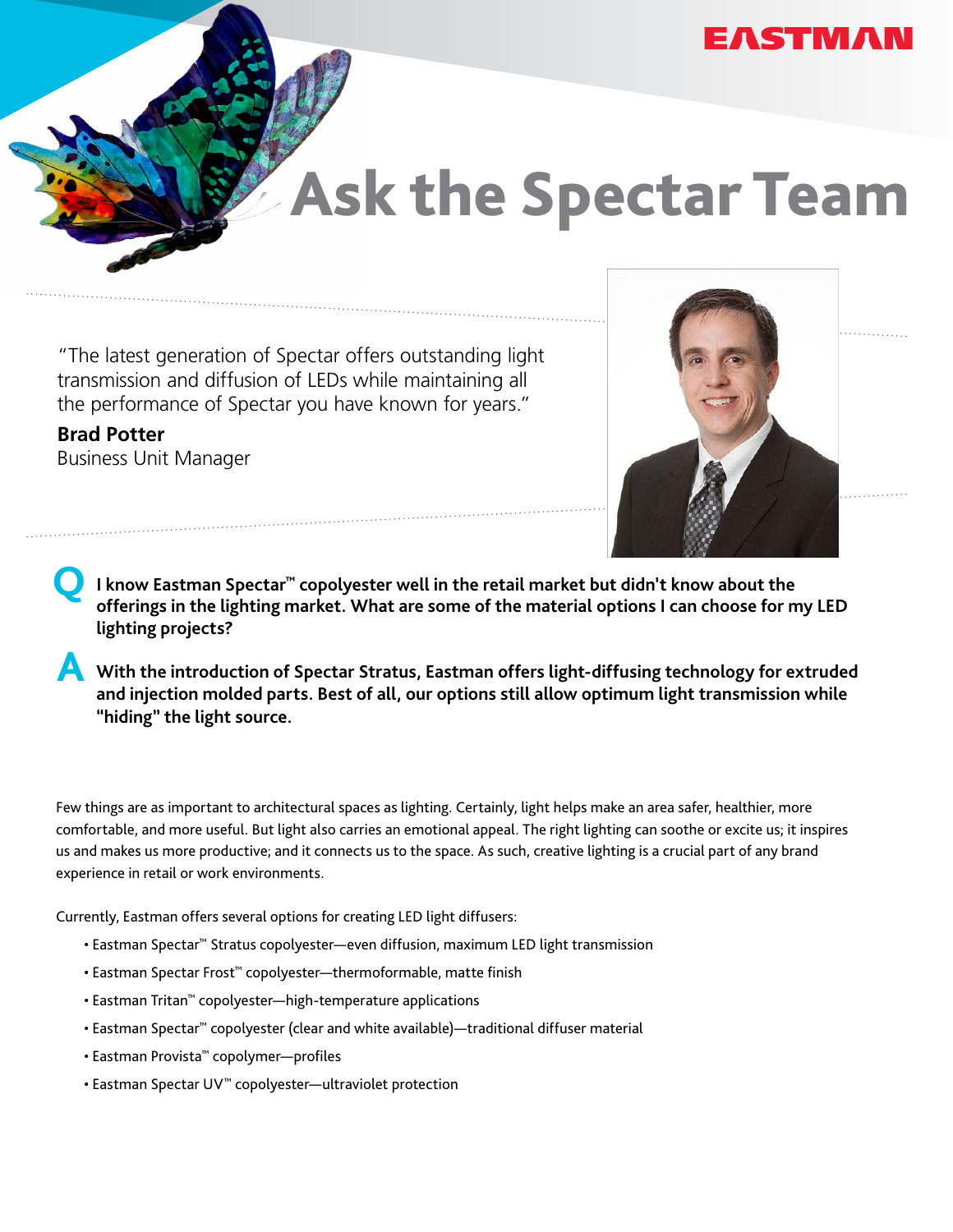## **Illuminating differences**

Brands and lighting designers are finding that conventional plastic or glass fixtures are often not the best choice for applications that use LED lights. Eastman Spectar™ Stratus copolyester offers light-diffusing technology for extruded and injection molded parts that can handle the intensity LEDs bring to the industry. Best of all, our options still allow optimum light transmission while hiding the light source.

Advantages of Spectar Stratus:

- High light transmission
- Outstanding hiding power
- Design flexibility
- Simple processing
- Chemical resistance and durability
- Process sustainability
- GREENGUARD Indoor Air Quality Certified®



These multicolor "splats" by Barbican were created with light-diffusing Stratus.



This Stratus tube shows spectacular light transmission while hiding the light source. Perfect for LED lighting projects!

They may not look like much, but the BJ Take LED fixtures made with Stratus pack a punch at the RecPlex complex at the University of Winnipeg.

To read more about how Stratus made an impact at the indoor athletic complex, [click here.](http://www.eastman.com/Literature_Center/S/SPMBS1110.pdf?utm_source=Spectar%20Stratus&utm_medium=Email%20&utm_campaign=Ask%20the%20Spectar%20Team)